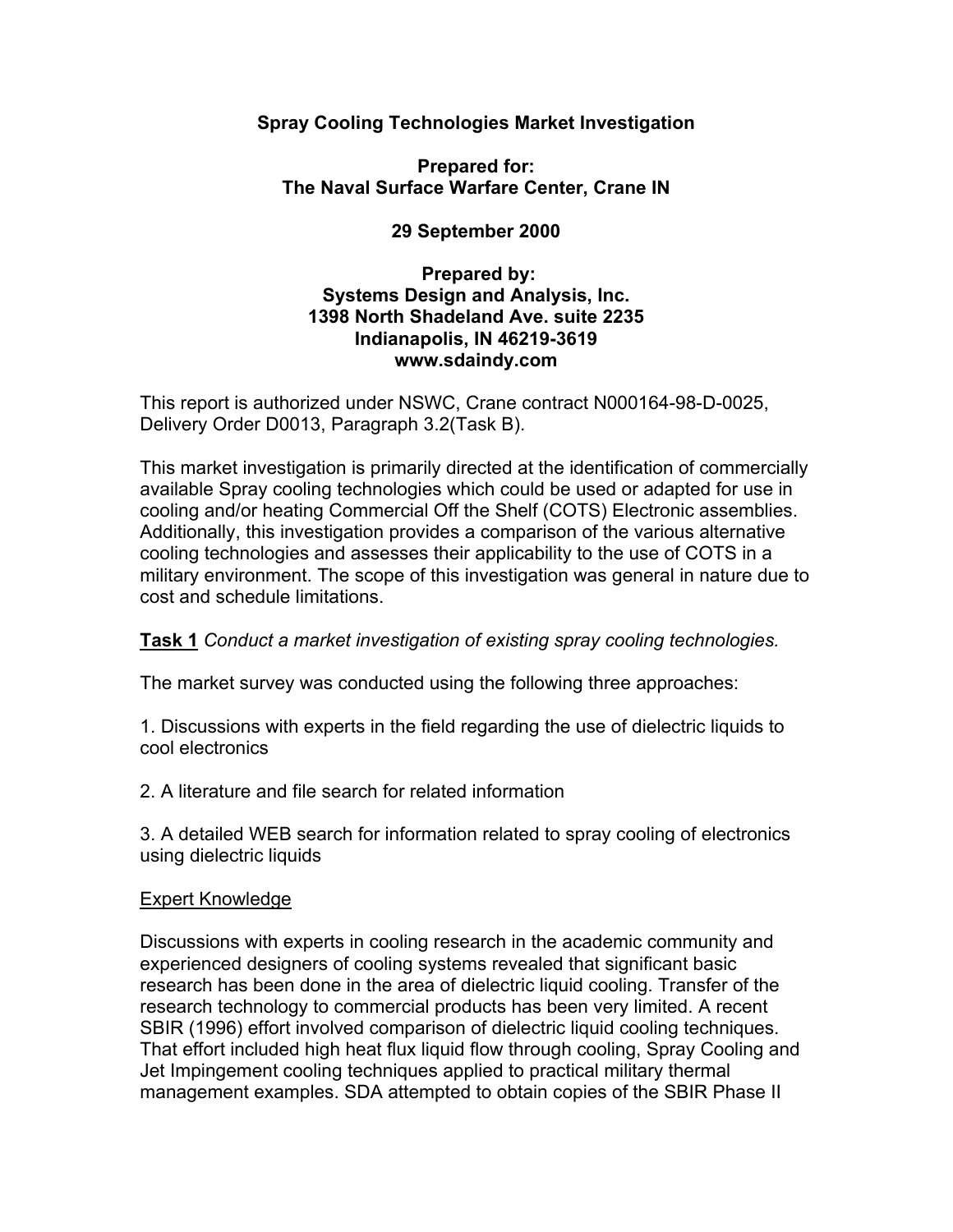(N92-136) report detailing results. Re-organization of SBIR offices and personnel has made it difficult to obtain the report. However, SDA subcontracted with a long time associate that was the cognizant Navy technical expert for that SBIR. His intimate knowledge of the SBIR efforts and 25 years plus experience in the electronics cooling area was tapped for this market survey. SDA also previously investigated dielectric liquid cooling research at Purdue University, with specific interest in developing practical applications. A foremost expert in the field at Purdue has been conducting research for over 15 years and has provided practical solutions to many commercial and government customers such as CRAY Research, AT&T, IBM, and the US Air Force. It is interesting to note that Purdue has been consulted numerous times regarding Spray Cooling technology included as part of a larger system or product. SDA refreshed the association with Purdue to obtain current research information.

### Literature/ File Search

A literature/file search revealed some magazine references to spray cooling and to Isothermal Research Systems (ISR) technology development. It was also found that ISR previously received Phase I and II SBIR funding for Change of Phase (COP) Spray cooling technology development. More importantly, it was found that ISR was recently awarded a \$35,000,000 contract by the Naval Air Warfare Center Aircraft Division for the development of airborne Spray Cooling systems.

Proceedings from the June 2000 DARPA sponsored HERETIC Program Principal Investigators' meeting were reviewed. The vision of the HERETIC Program is "to develop micro-scale solid state and fluidic heat removal devices that are integrable with dense electronics and optoelectronics in order to short circuit the thermal resistance between the heat sources in the electronics or optoelectronics devices and the thermal sinks." Review of the HERETIC material indicated a great deal of basic research is being conducted in this area at Institutions such as MIT, Harvard, Stanford, and Carnegie Mellon just to name a few. Other organizations such as the Jet Propulsion Laboratory and Rockwell Science Center, LLC are participating. Virtually all of this work involves basic research aimed at integrating cooling technologies with semiconductor structures or subassemblies of semiconductors. Much of it is very esoteric in nature. For example, one of the papers reviewed is titled Heat Removal by Inverse Nottingham Effect with Heat Pipes. Practical applications resulting from HERETIC Program research are years away.

### WEB Search

To complete the market survey, a WEB search for information on Spray Cooling technologies was conducted using a variety of search words and terms to improve the chances of finding as much related information as possible. The initial results of the search appeared to indicate that a considerable amount of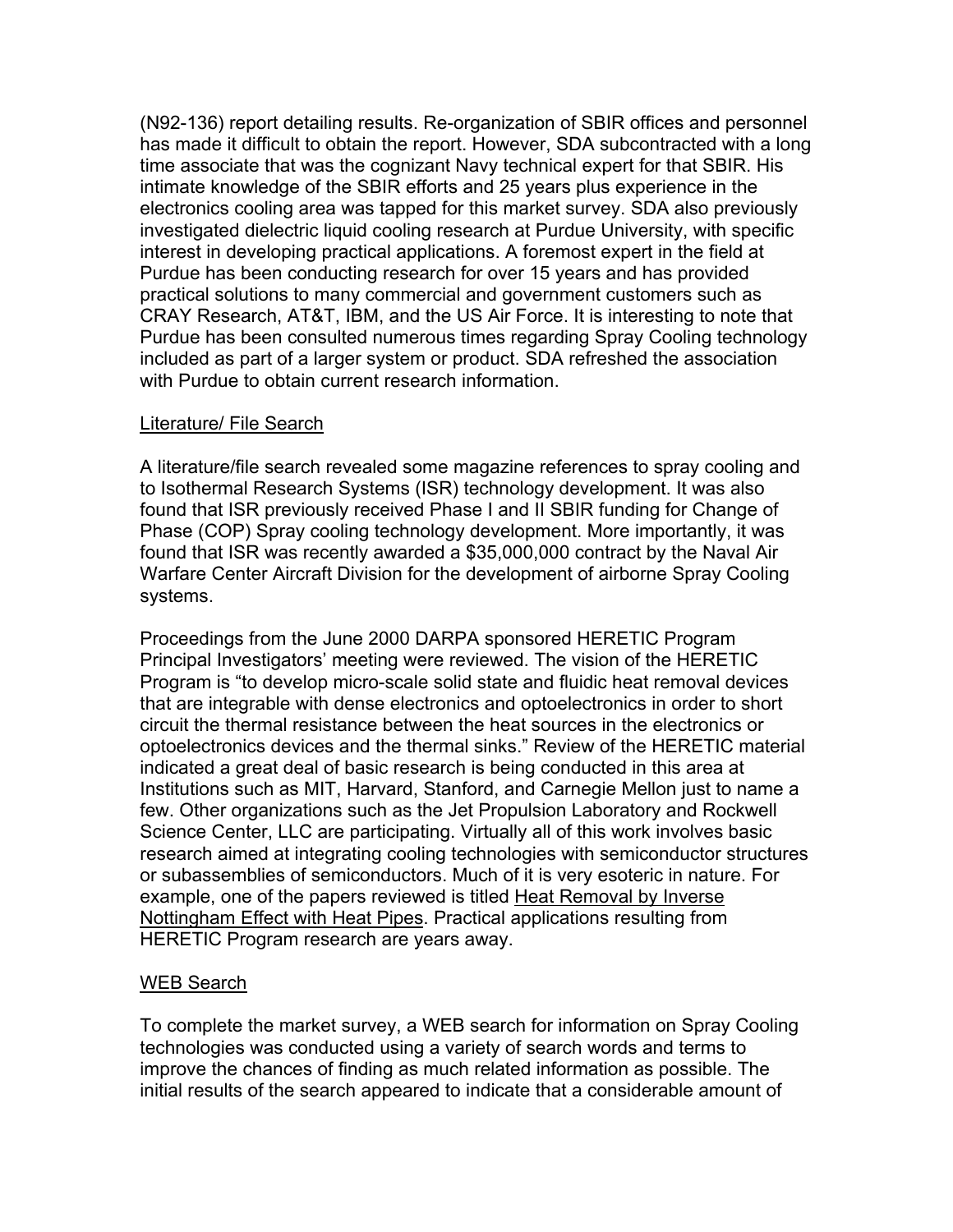research on spray cooling has been reported by academic sources such as Purdue University, the University of Kentucky, The University of Minnesota, and the University of Maryland. Information indicated that this research is basic in nature and that little or no commercial product development work is in progress. Upon closer investigation, it was discovered that no current web information could be found for University of Maryland efforts. The University of Minnesota research web site dealt with Spray Cooling techniques, but was very incomplete. A University of Kentucky web site did not refer to current work that might be applicable, although it is believed that Spray Cooling research was performed in recent years. ISR is known to have worked with the University of Kentucky in the past. The Purdue University web site was very complete and current, detailing extensive liquid cooling research efforts and published papers.

Only one corporate WEB site was found with significant spray cooling information, that of ISR. The ISR WEB site contained extensive information on COP Spray Cooling, the ISR design approach, and the firm's experience with cooling COTS in a military environment. ISR equipment has been under evaluation in the Marine Corp Advanced Amphibious Assault Vehicle (AAAV) for some time. Discussions with company personnel have confirmed that, at present, ISR is the only company known to be offering COP spray cooling enclosures for use with COTS in a military environment.

### Market Investigation Conclusions

The market investigation led to the following conclusions:

1. The ISR technology is the only one known to be directed at the cooling of low to medium power COTS electronics in a military environment.

2. The ISR technology is the only one known to have been evaluated by the military.

3. The recent large contract award to ISR by the U.S. Navy indicates that ISR is the leader in commercially available spray cooling technology and may be the only near term supplier of this technology.

### **Task 2** *Provide a comparison of spray cooling to other cooling technologies.*

In conducting a comparison of the various other cooling techniques to Spray Cooling it was decided that SDA should identify potential COTS liquid cooling techniques and traditional methods listing the advantages and disadvantages of each. That data is summarized and included as Attachment 1.

A review of the advantages and disadvantages of the cooling techniques in Attachment 1 leads to the immediate conclusion that almost any of them could be the approach of choice in a particular situation. An example might be the direct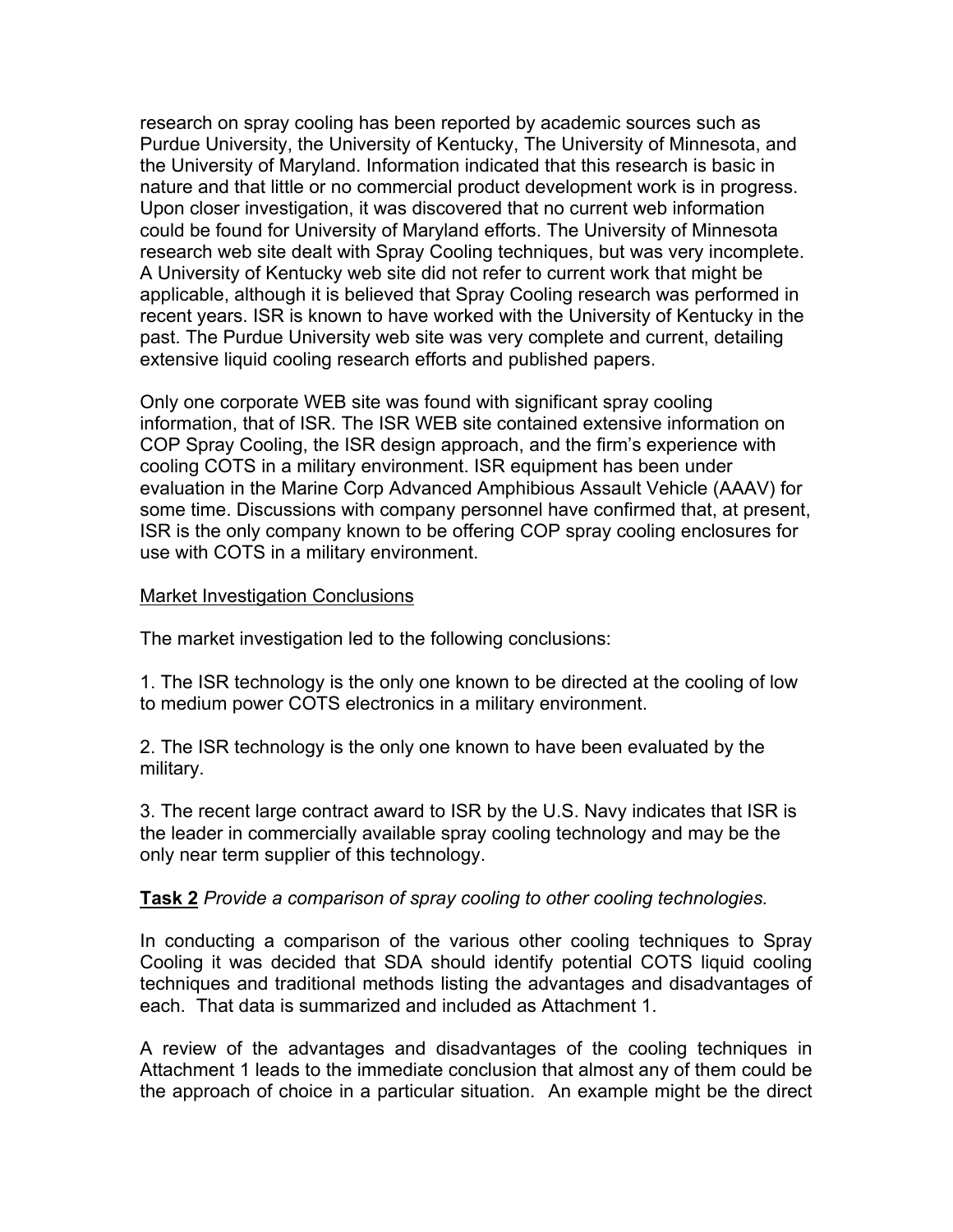immersion, forced convection method to cool very high power density COTS electronics even though this selection might be somewhat unique. It could very well be the only feasible technical approach for a particular situation. In many cases, typical forced air cooling will still be the method of choice. Based on the recognition that military applications are varied, selection of a particular technique as a single standard solution is not advisable. It would be highly desirable have available a complete arsenal of possible solutions and not focus on a "one size fits all" approach.

The SBIR efforts previously mentioned can be summarized by saying that each technique examined is appropriate in specific real world situations. Purdue University compared three dielectric liquid cooling techniques; Flow Through, Spray, and Jet Impingement. The Flow Through cooling technique demonstrated heat removal capability of over 3000 Watts from a Standard Electronic Module (SEM) Format E configuration (approx.  $6$ " x  $6$ "). The spray cooling technique demonstrated the capability to cool a circuit card of SEM E size dissipating over 1000 Watts. The Jet Impingement technique demonstrated cooling capability of over 5000 Watts on a SEM E clamshell style circuit card.

Of particular interest to this investigation are the Spray Cooling and Jet Impingement performance results demonstrated by Purdue. Spray Cooling offers good performance in applications with low to moderate heat removal requirements. The individual Spray Cooling components, such as nozzles, plumbing, pumps, filters, and heat exchangers are commercially producible. However, it should be noted that special machining capabilities are required to manufacture spray nozzles to the precision and tolerance required. Purdue research revealed variation in nozzle performance due to contamination, corrosion, and long-term wear. Placement of spray nozzles is fairly critical to assure adequate cooling. A simplified drawing of the Spray Cooling concept is shown in Figure 1.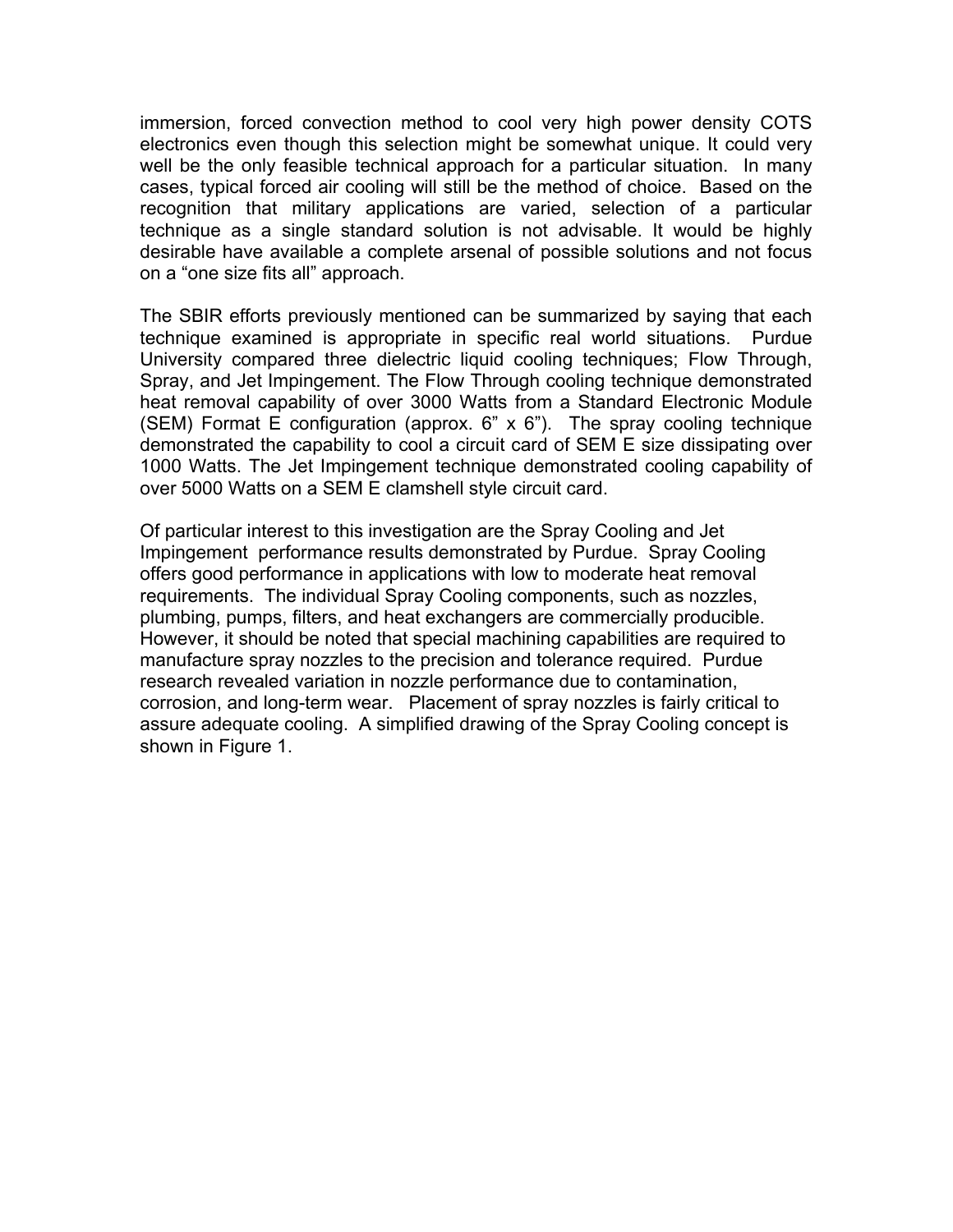

Figure 1. Spray Cooling Configuration Example

Jet Impingement offers excellent cooling performance in low to moderately high heat applications. Production of components is quite easy because precision manufacturing is not required. A simple Jet Impingement system could be constructed that delivers and directs dielectric liquid through holes (nozzles) in a plate. Rectangular or circular shapes can be used and tailored for size, flow rate, and velocity to match the heat dissipating components. Precise positioning is not required. Purdue research found that contamination, corrosion, and wear of Jet Impingement nozzles are of very little concern, even though the dielectric fluid should be filtered and conditioned in both Spray and Jet Impingement configurations. While no commercial product currently exists using the Jet Impingement technique, it should be relatively simple and low risk to develop and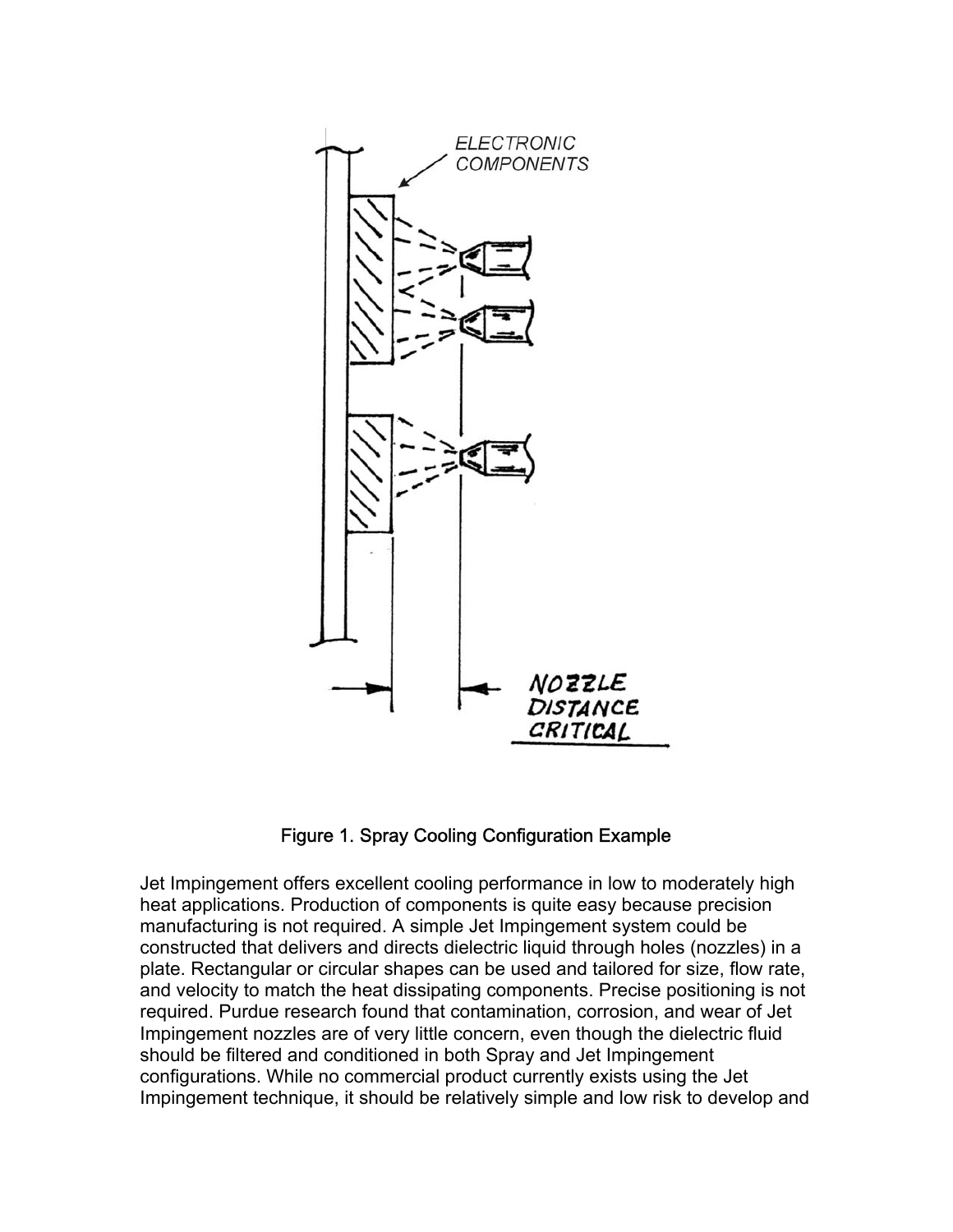demonstrate a viable Jet Impingement cooling system. A simplified drawing of the Jet Impingement concept is shown in Figure 2.



Figure 2. Jet Impingement Cooling Configuration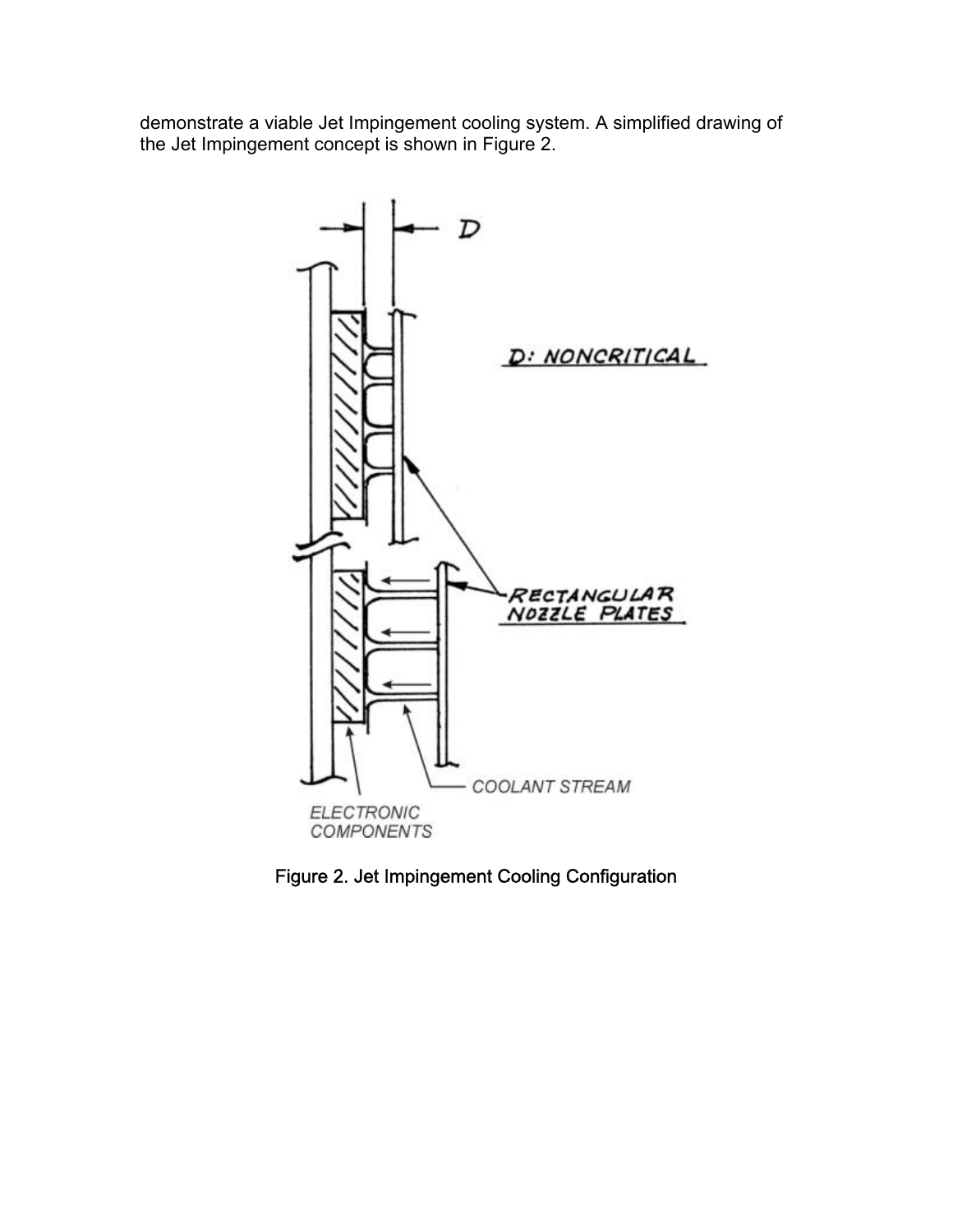

## Figure 3. Direct Immersion and Flow Through/Channel Flow Cooling

Two other interesting dielectric liquid cooling concepts are presented here for information. Direct Immersion and Flow Through/Channel Flow liquid cooling are alternatives to Spray or Jet Impingement methods. An electronic package, such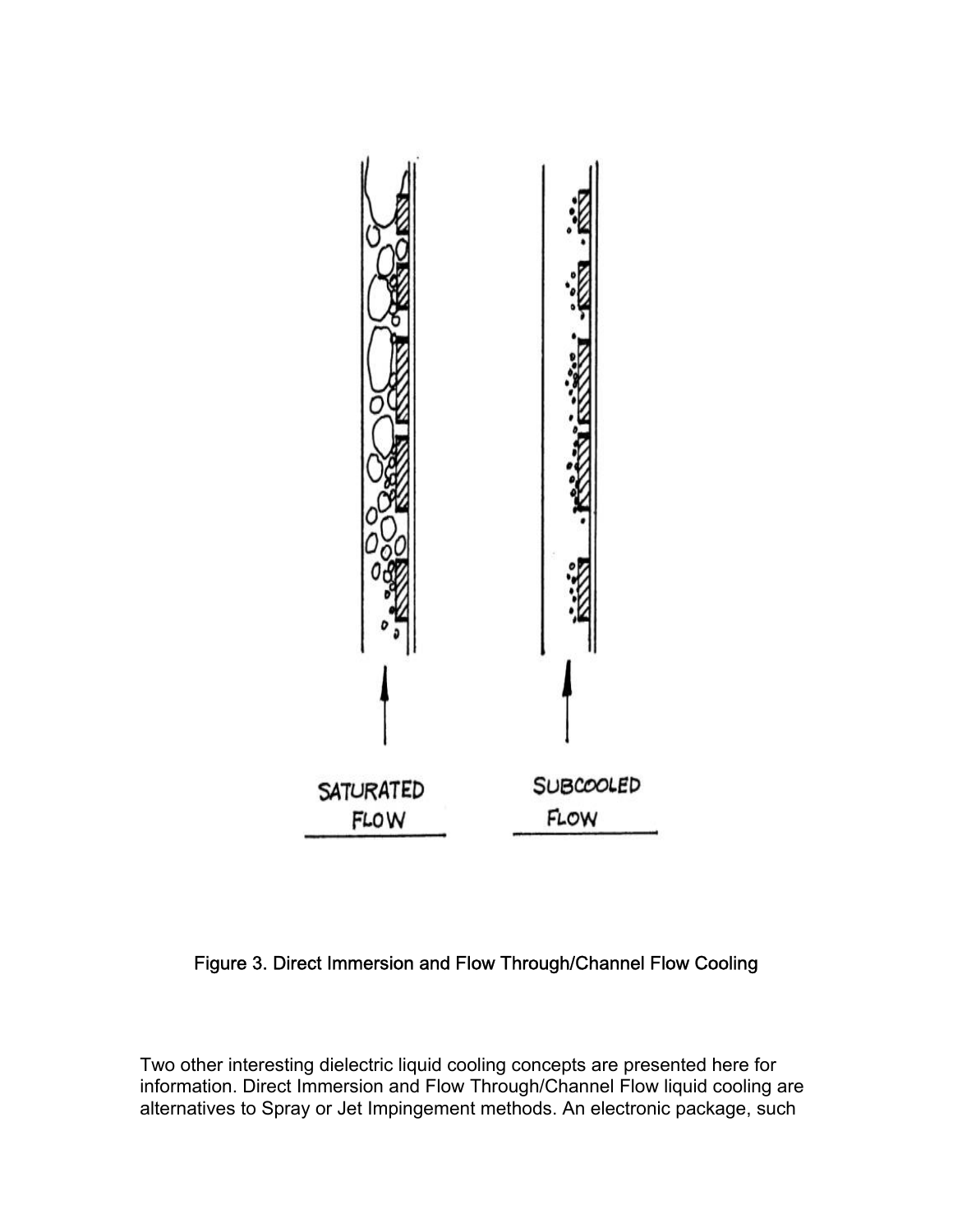as a power supply, can be filled (Direct Immersion) with a dielectric fluid that transfers heat from electronic components to an external heat sink through conduction/convection. A larger volume of fluid may be required depending on the size of the flow channel(s); but nozzles, plumbing, a pump, and filter required by Spray or Jet impingement methods are eliminated. A variation of Direct Immersion is a Flow Through/Channel Flow configuration that directs coolant over the entire surface of an electronic circuit card and components. Nozzles are not needed, plumbing is minimized or eliminated, a pump circulates the coolant and a filter traps contamination. Figure 3 shows bubbles generated by the COP action as heat is transferred from components to the coolant. In the saturated flow example, large bubbles are generated. Large bubbles may inhibit liquid contact with electronic parts; therefore reducing heat transfer. This condition should be avoided. The subcooled flow example illustrates the preferred situation where very small bubbles (micro-bubbles) are produced by the COP actions that naturally condense back into the bulk coolant flow. Subcooling is achieved exactly as the term implies. The dielectric fluid is cooled some amount below the COP point based on the specific system requirements. An important fact to note is that a variety of dielectric fluids exist that can be mixed to achieve specific cooling performance.

Cooling COTS systems in military environments is a challenge that must be addressed by all military branches. COTS technology brings the benefits of high performance at a low initial cost. However, long-term cost of ownership may be high depending on reliability and supportability. Developing appropriate cooling techniques will be a major factor in the long-term viability of COTS technology in military applications.

This investigation confirmed that the only company known to be doing commercial development work on Spray Cooling for COTS in military applications and certainly the only company shipping operational Spray Cooling systems is ISR. The fact that a market investigation was commissioned indicates interest in liquid cooling technology exists within the Navy. SDA experience confirms that cooling COTS equipment is recognized as a significant part of successful development efforts. In the last 3 years SDA provided engineering support to a Navy project to develop a commercial replacement for a custom designed military system. Keeping the COTS electronics cool was a major part of that effort. SDA has also discussed liquid cooling of COTS in extreme environments with a military contractor. Other corporate or government development work on Spray Cooling systems or liquid cooling was not discovered; however, such work could be underway at firms under government contract with highly restricted public access.

There is a risk in having only one supplier of liquid cooling technology. Interruption of product supply, for any reason, can cause large problems for military customers. One supplier that produces only Spray Cooling equipment might not be able to handle peak demand periods or survive low demand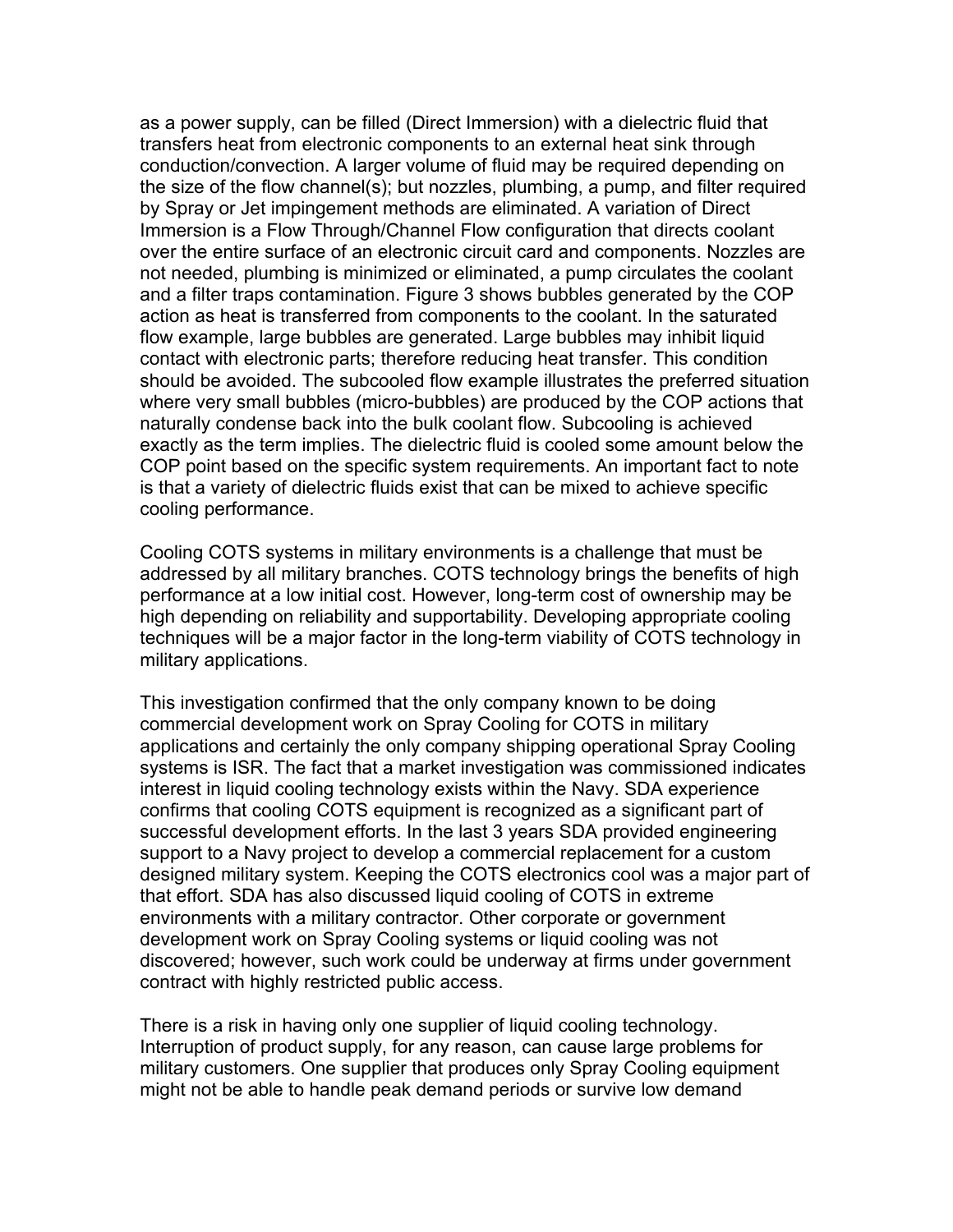periods. Certainly, proprietary technology should be avoided. While reliance on one technology or one supplier should be avoided, allowing a unique solution for each system must be avoided. A balance between a mandated single dielectric liquid cooling approach and many unique approaches should the goal of the Navy.

## **Recommendations**

1. Proceed with the evaluation of spray COP for use as a general solution for cooling COTS. Spray COP is the most available advanced cooling technique at this time and is applicable to situations where the use of COTS is a necessity. It is the only technique with hardware available at this time.

2. Do a feasibility study on the development and demonstration of Jet Impingement COP cooling techniques to increase available cooling options, cooling capacity, and augment Spray COP capabilities. Jet impingement COP offers the potential for higher cooling capability and lower manufacturing cost. It is also not a proprietary technology at this time.

3. Do a feasibility study on the development and demonstration of Direct Immersion and Channel Flow COP cooling techniques to offer solutions not provided by Spray Cooling or Jet Impingement. It is also not a proprietary technology at this time.

4. Establish a second source for any liquid cooling technology used or purchase all design rights and manufacturing documentation.

5. Monitor liquid cooling technology developments on a regular basis.

|                        | Complexity Availability | <b>Effectiveness Cost</b> |  |
|------------------------|-------------------------|---------------------------|--|
| Liquid Flow<br>Through |                         |                           |  |
|                        |                         |                           |  |
| Spray Cooling          |                         |                           |  |
| Jet Impingement        |                         |                           |  |
| Direct Immersion       |                         |                           |  |
| <b>Channel Flow</b>    |                         |                           |  |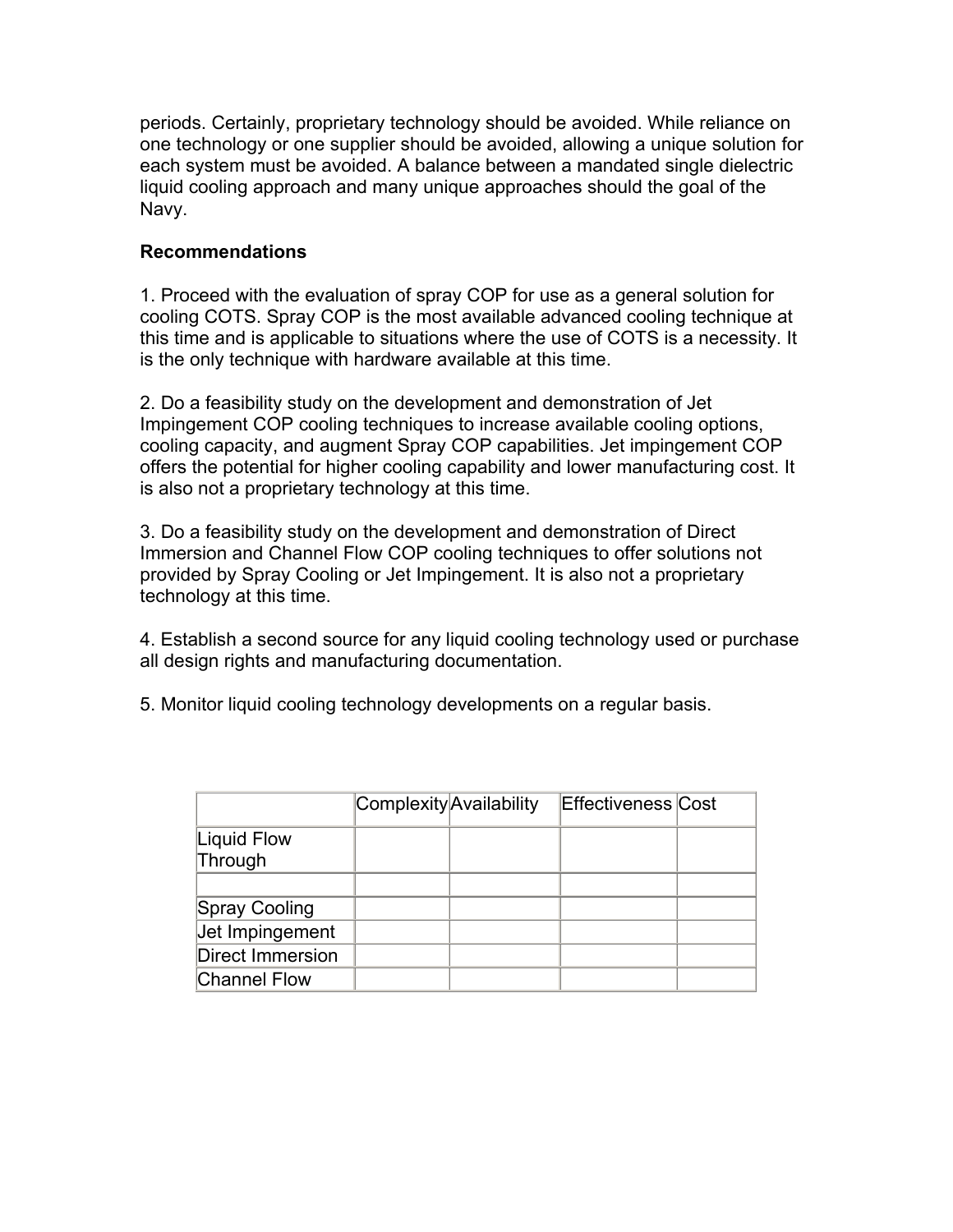# COMPARISON OF COOLING TECHNIQUES APPLIED TO COMMERCIAL PRODUCTS USED IN MILITARY ENVIRONMENTS

### **Introduction**

Thermal Control, more commonly know as cooling, is a critical engineering discipline that must be successfully applied to ensure required performance and reliability in military electronic systems constructed using commercial-off-theshelf (COTS) products. Studies performed during the last 40 years investigating military electronic system failures indicate that the majority were thermally related. Electronic parts fail catastrophically from simple overheating or due to a breakdown of components and attachment mechanisms brought on by thermal cycling that causes excessive expansion/contraction of internal parts and mounting substrates.

The prevention of catastrophic thermal failure must be the primary goal of all electronic thermal management schemes. Catastrophic failure can be defined as the immediate, thermally induced total loss of electronic function in a particular component or system. To avoid electronic equipment failure, it is therefore essential to minimize the thermally induced failure rates of each component comprising an electronic system. The two main problems that must be avoided are electronic components operating at elevated temperatures and excessive thermal cycling. Each can act independently to induce failure. In concert they can act synergistically to assure premature failures in electronic systems.

Mechanical/thermal engineers have spent untold hours developing highly sophisticated electronic packaging to protect against the effects of heat, cold, vibration, shock, electromagnetic radiation, electromagnetic noise, and, corrosion to ensure survivability in severe military environments. The requirement to use COTS in military electronic systems offers many technological and performance advantages but, in turn, causes incredible heartburn in packaging them in ruggedized schemes so as to survive the same harsh environments as "classic" military hardware did. While providing relatively low cost and high electronic performance, COTS hardware is basically fragile in environments other than relatively benign laboratory or industrial environments. Providing proper ruggedized protective packaging without turning enclosure systems into overweight, complicated, and expensive boxes is a challenging task.

## **Potential Thermal Control Techniques for use with COTS**

Listed in ascending order of performance.

- Natural air convection
- Forced air convection
- Module thermal plane conduction to air or liquid convection heat exchangers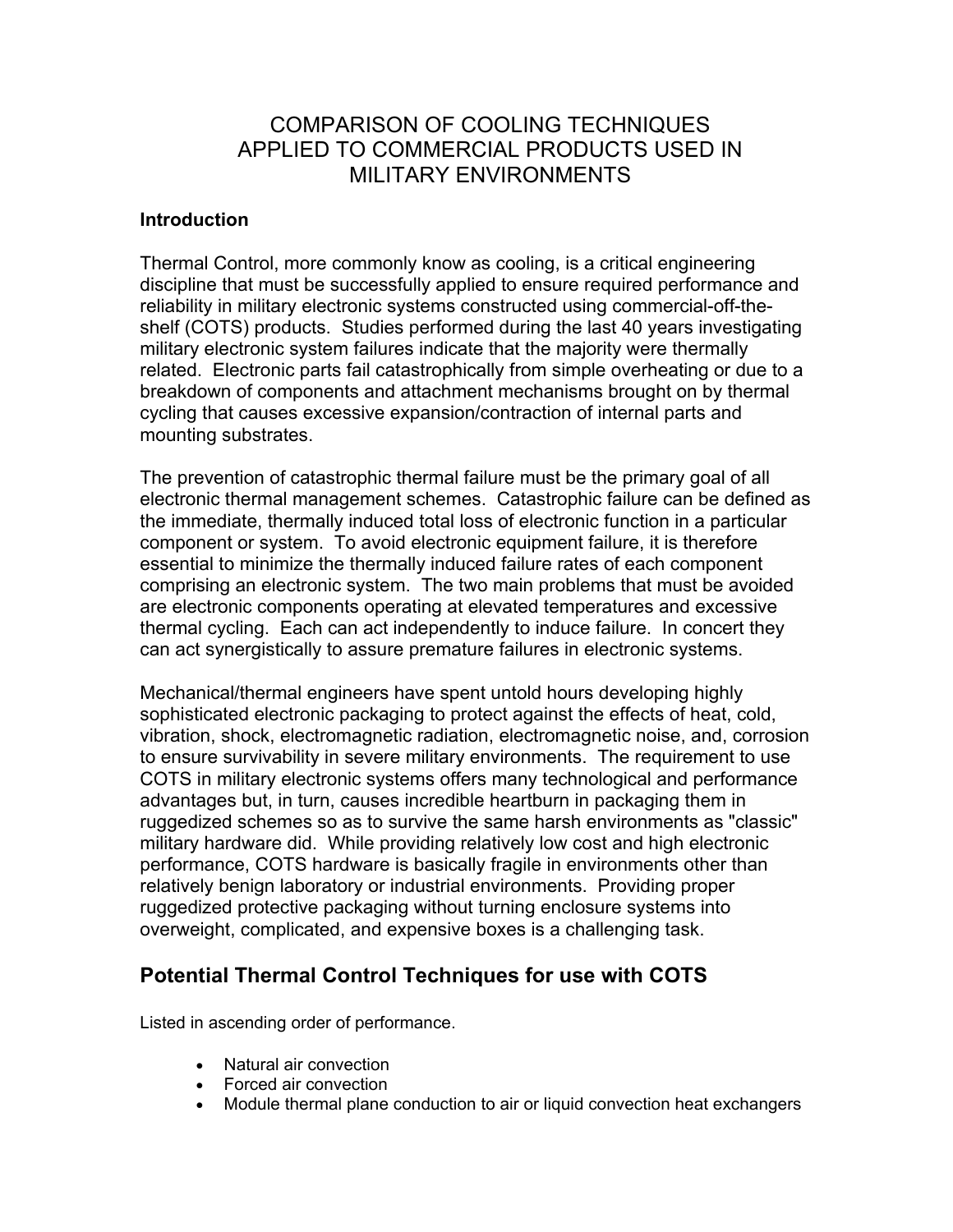- Radiation
- Heat pipe technology (very difficult to attach to COTS modules, either as tubes or as "flat, shape-conforming plates")
- Dielectric liquids, e.g., non-CFC perfluorohexanes (3M Fluorocarbons), PAO (Coolanols), Silicone oils.

Note: "Fluorocarbons" are the much preferred dielectric liquids due to their safe performance properties.

- Direct immersion natural convection [sensible and Change of Phase (COP) mechanisms]
- Direct immersion forced convection (sensible and COP)
- Spray ("atomized mist") COP
- Jet impingement COP

*Note: Sensible in this context is a thermal term defined as a non COP technique. It is not intended to convey a good or bad comparison.*

### **NATURAL AIR CONVECTION: ADVANTAGES**

- Abundant, free supply
- Requires no man-made pumping mechanisms.
- Minimal maintenance
- No weight and volume impacts on platform
- Can be an open system, i.e., once used it can be dumped
- Systems are inexpensive

#### **NATURAL AIR CONVECTION: DISADVANTAGES**

- Very low heat removal capacity
- Must have a gravity field present for buoyancy action
- May require cleaning [foreign object debris, e.g., dirt, chemicals, fuel, etc, foreign object debris (FOD)] and dehumidification
- Performance is adversely impacted by altitude. High altitudes severely reduce air molecular density and heat capacity of the coolant air.
- Equipment must be configured to enhance natural flow "updraft."
- Components must be arranged to keep the flow from absorbing excessive heat from "lower" components before reaching others that require substantial cooling.
- All components may not be reached by the air flow.

#### **FORCED AIR CONVECTION: ADVANTAGES**

- Abundant, free supply if taken from atmosphere
- Much more efficient in heat removal than natural air convection.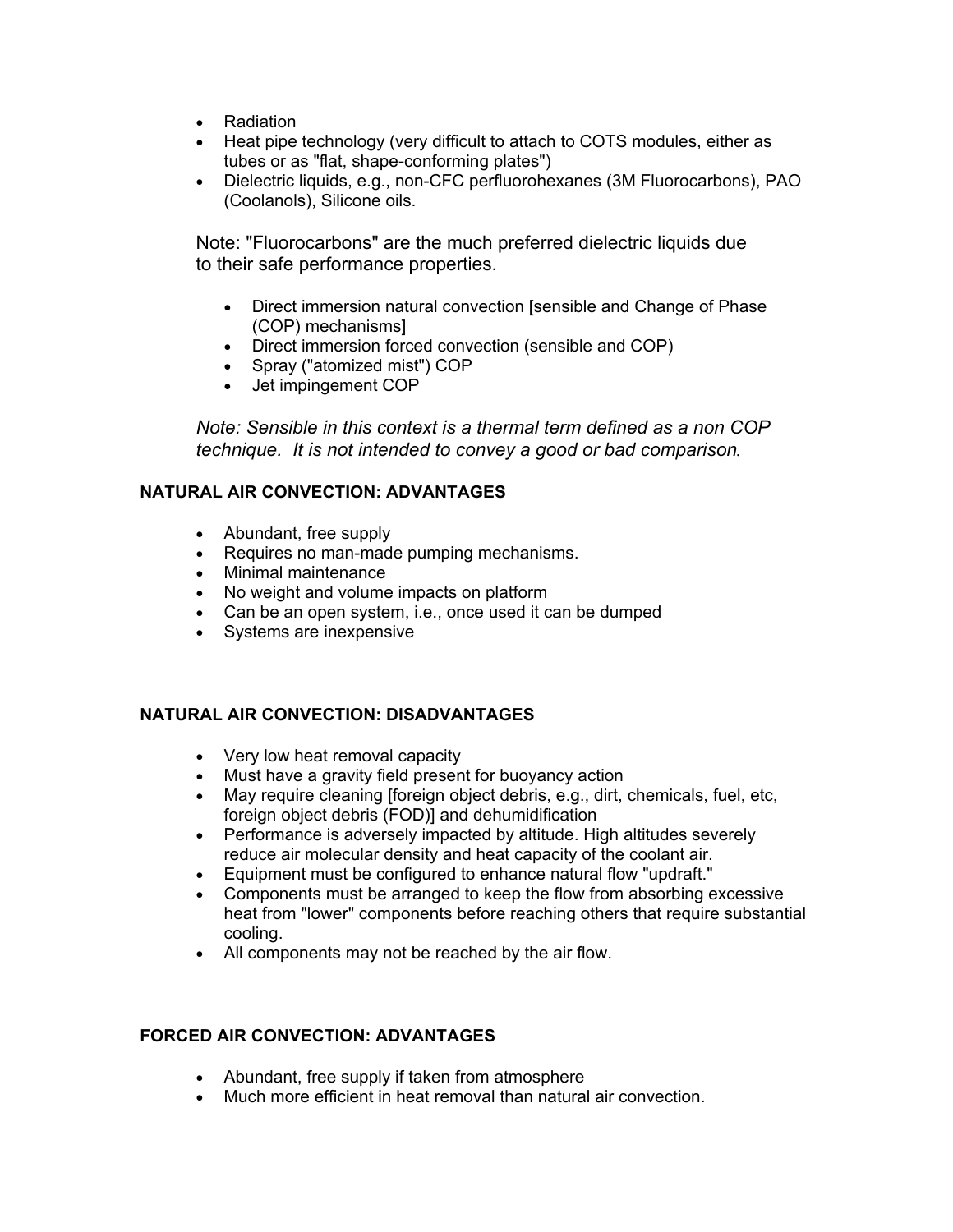- May be taken from turbine engine bleed air or other source and conditioned to a low temperature.
- Can be used in open or closed systems.
- No atmospheric altitude impact if bleed air supplied

#### **FORCED AIR CONVECTION: DISADVANTAGES**

- Engine bleed air or other supply requires conditioning (throttling to lower temperature, filtering, etc.).
- Engine bleed air or other supply may be limited, depending on how supply is prioritized to other systems.
- Requires more complex pumping, ducting, and gasketing hardware. This adversely impacts platform weight, volume, and structural fatigue life of platform.
- Must be maintained
- Atmospheric or "cabin" air may require filtering to eliminate FOD.
- Added weight may require extra electronic system dynamics isolation if not hard mounted.
- Convection surfaces must be free from debris and corrosion, to maintain convection coefficients.

### **CONDUCTION: ADVANTAGES**

- May utilize installation structures to reach an ultimate "heat sink" such as the ambient environment or a large system/platform heat exchanger.
- Module cards may use attached thermal planes of aluminum, copper, Invar (heavy), or polymer- or metal-matrix composite materials to transfer heat from components to other locations such as conduction/convection heat exchangers.
- Thermal planes may be double-walled to pass a coolant.
- Basic conduction mechanisms require no extra pumps, ducting, filters, collection reservoirs, etc.
- May be inexpensive unless more expensive materials are used. This in turn depends on cost of ownership and reliability.

### **CONDUCTION: DISADVANTAGES**

- Requires high pressure, intimate contact between heat transfer surfaces. This may require extra machining and surface preparation, "thermal grease," other non-grease fillers.
- Material thermal conductivity dependant
- Thermal paths through multiple parts and surfaces will impose thermal resistances.
- Transfer surfaces must be maintained free of corrosion.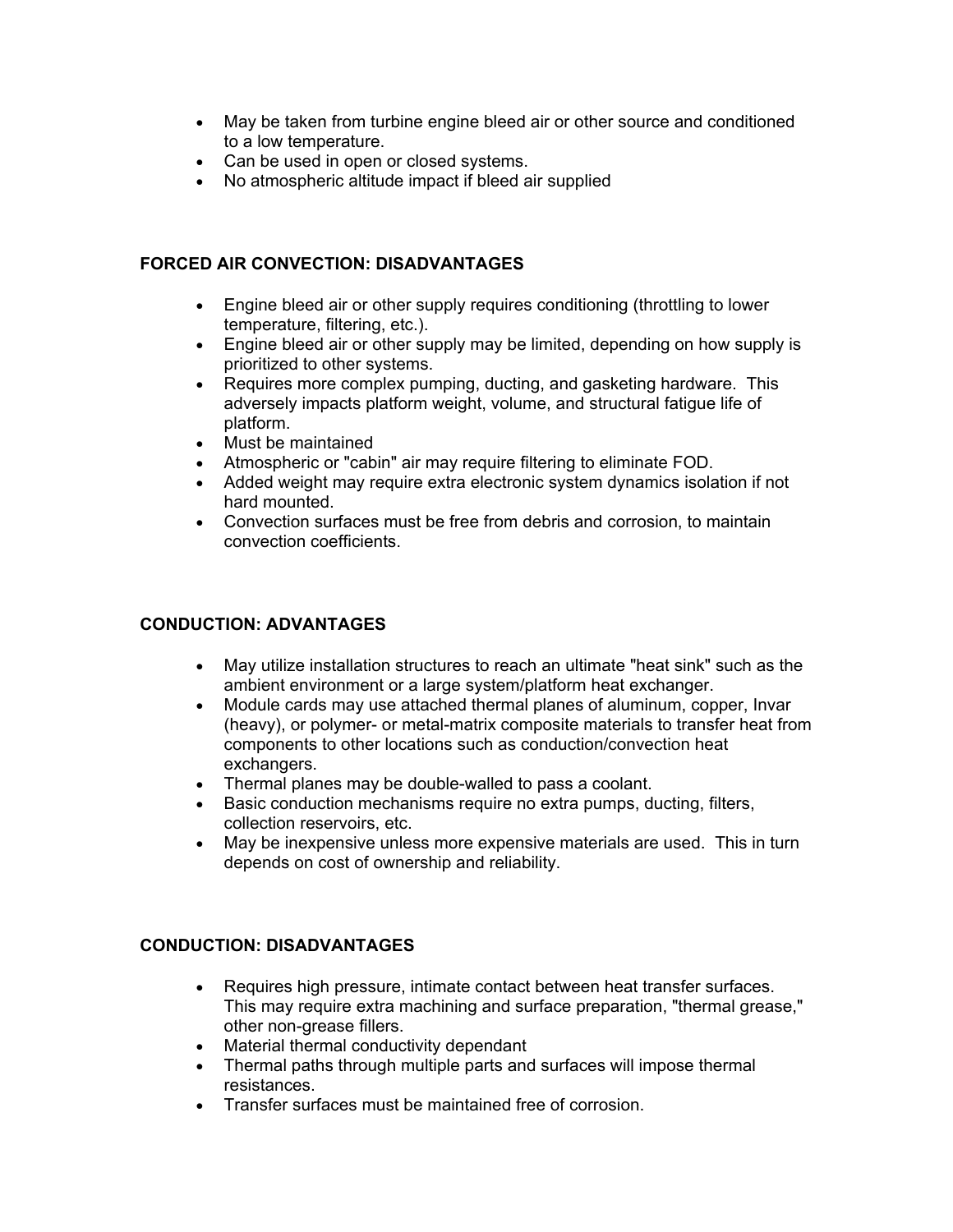• Transfer surfaces must be free from vibration induced failures (separations leading to more thermal resistance.

### **HEAT PIPE TECHNOLOGY**

• Heat pipes can provide great thermal transfer through their liquid to vapor COP action; much greater than conduction and air convection mechanisms. However, with respect to COTS electronics, unless the modules are designed specifically to incorporate tubular or flat, conforming hardware, they are not fiscally suitable.

### **RADIATION**

• Radiation is not a good choice here either, as in a lot of "racked and stacked" electronic systems. The very fact of close proximity to other, equally dissipating (and receiving) units, will cause minimal, if any, "net losses" of thermal energy.

#### **DIELECTRIC LIQUIDS: ADVANTAGES, IN GENERAL**

- Can be used in direct contact with electronic components, eliminating thermal path resistances.
- Can deliver high heat transfer removal rates compared to air systems and conduction schemes with high path resistances.
- The perfluorohexanes, i.e., "fluorocarbons" such as 3M Company Fluorinerts, are very environmentally and "human" safe due to their inert, nontoxic, nonresidue, and nonflammable nature.
- Saturation temperatures can be somewhat tailored to match component environment requirements. this eliminates elevated temperatures.
- When used as COP, component temperatures can be maintained reasonably constant. This eliminates thermal cycling.
- Large quantities are not necessarily required, thus avoiding excessive weight (specific gravity for FC-72 = 1.62).

The following considerations must be balanced when using an existing liquid or tailoring one.

- Cost/availability
- Thermal transfer properties
	- Specific heat
	- Thermal conductivity
	- Saturation temperature and pressure (i.e., @ "boiling" COP)
	- Freezing temperature (pour point)
	- Viscosity
	- **Density**
- Circulation rates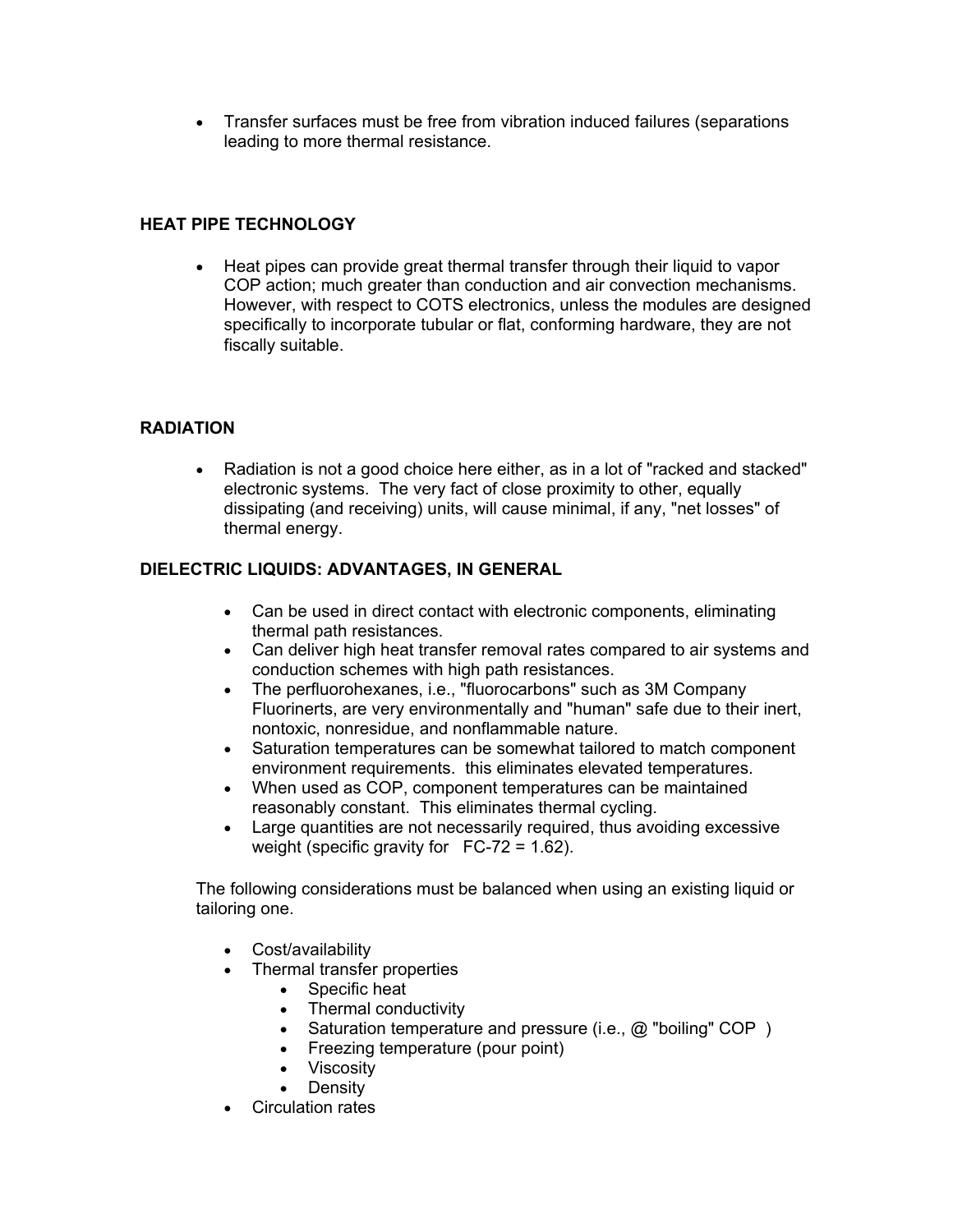- Dielectric strength
- Inertness and compatibility
- Toxicity
- Thermal decomposition and impurities
- Surface tension
- Moisture effects
- Pour and flash points
- Flammability
- Oxygen displacement

#### **DIELECTRIC LIQUIDS: DISADVANTAGES, IN GENERAL**

- Not as good as water for heat removal. At 70 80 F the specific heat of water at 70 - 80 F = 0.99Btu/LB while the specific heat of the fluorocarbons = approximately 0.25. However, water cannot be readily used as a dielectric direct contact fluid.
- Requires complex hardware (especially for sprays with very critical nozzle dimensioning and manufacture)
- Cost can be high, although continued use has caused reductions in cost.
- Are heavier than water. At specific gravity = 1.62 for FC-72, one gallon = approximately 13.2 pounds (assuming 8.2 lbs/gallon for water). However note that huge quantities are not necessarily required.
- COP action requires fluid reconditioning, i.e., temperature control, condensation, etc.

#### **DIRECT IMMERSION: NATURAL CONVECTION, ADVANTAGES**

- Natural convection requires no fluid moving hardware.
- Direct contact with parts
- Can be used in either sensible or COP methods.
- See above general advantages.
- Can provide close temperature control when used as COP.
- See dielectric liquid advantages.

#### **DIRECT IMMERSION: NATURAL CONVECTION, DISADVANTAGES**

- Lowest heat removal capability of the fluorocarbon mechanisms
- Can be heavy, depending on system volume.
- See dielectric liquid disadvantages.

#### **DIRECT IMMERSION: FORCED CONVECTION, ADVANTAGES**

- Greater thermal transfer than previous.
- Direct contact with parts.
- With COP and Channel Flow COP, heat removal begins to exceed other methods discussed previously and results in approximate constant part temperatures. See above advantages.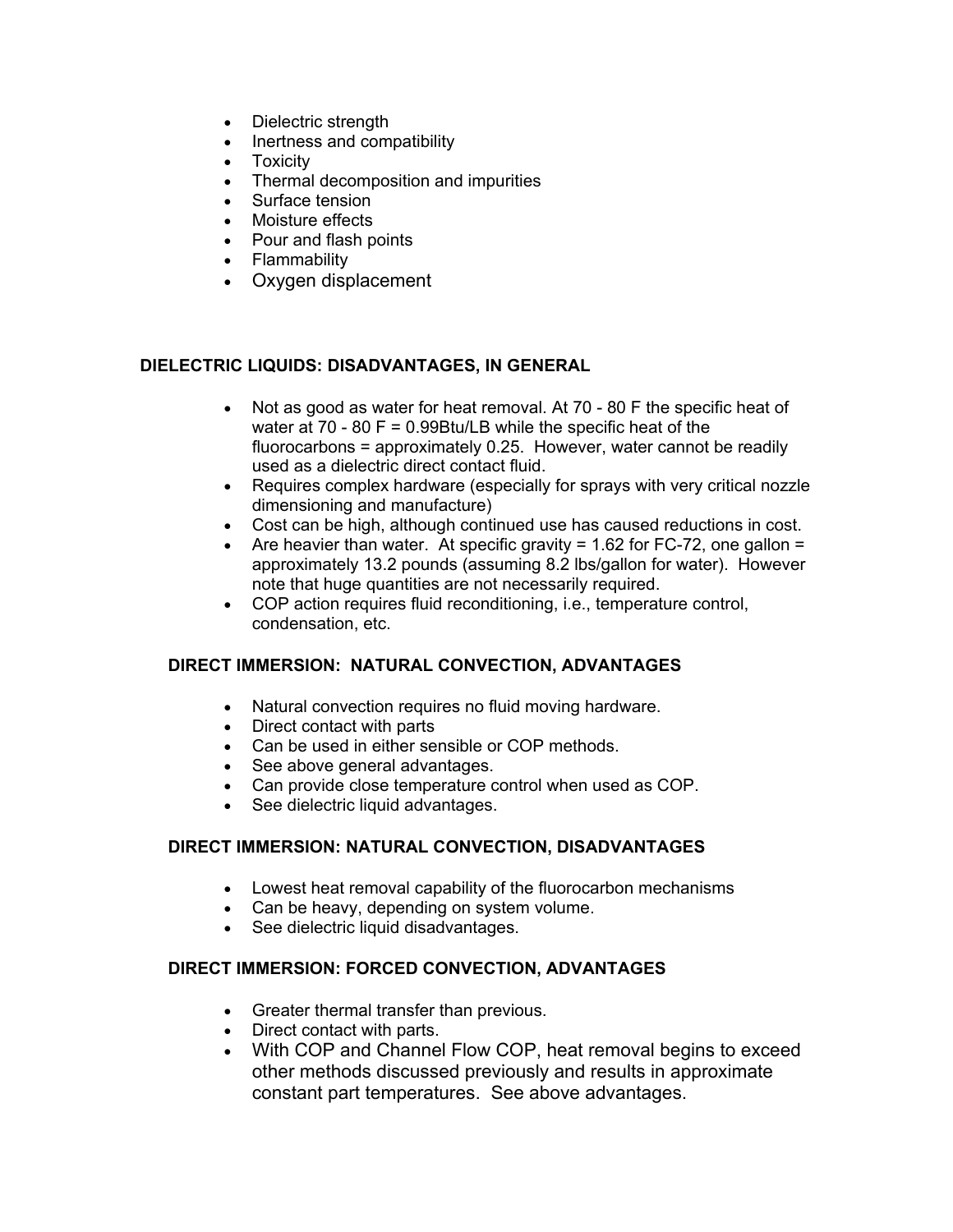- When used as COP and Channel Flow COP, subcooled inlet liquid can cause complete condensation of the vapor micro bubbles within the bulk fluid flow, thus requiring conditioning only a single phase liquid. This leads to a more efficient mode of heat exchanger action and system operation.
- More simple method than spray and jet methods, yet affording high heat flux values.
- See dielectric liquid advantages.

#### **DIRECT IMMERSION: FORCED CONVECTION, DISADVANTAGES**

- Requires pumping hardware and associated maintenance/cost.
- Requires fluid reconditioning.
- Critical heat flux of the liquid coolant must be matched to the system requirements to avoid exceeding nucleate boiling regime and leading to overheating and catastrophic failure. This is not necessarily a "disadvantage," just a design requirement.
- See dielectric liquid disadvantages.

### **SPRAY COP: ADVANTAGES**

#### **Previous studies have indicated these advantages.**

- Can provide high heat flux.
- Gives good coverage due to atomizing action.
- May use less fluid than forced convection, bulk flow mechanism.
- May use slightly less fluid than jet impingement.

#### **SPRAY COP: DISADVANTAGES**

#### **Previous studies have indicated these concerns.**

- Requires special spray nozzles.
- Requires complex fluid handling and reconditioning (condensation, heat exchanger with ultimate "sink", etc) equipment. This adds weight and associated penalties to platform systems.
- Quality control is critical. Studies have shown that the nozzles are very sensitive to manufacturing tolerances and quality.
- Nozzle action can change in time due to erosion, corrosion build up, and contaminants.
- Spray distance to components is critical for development of "spray cone."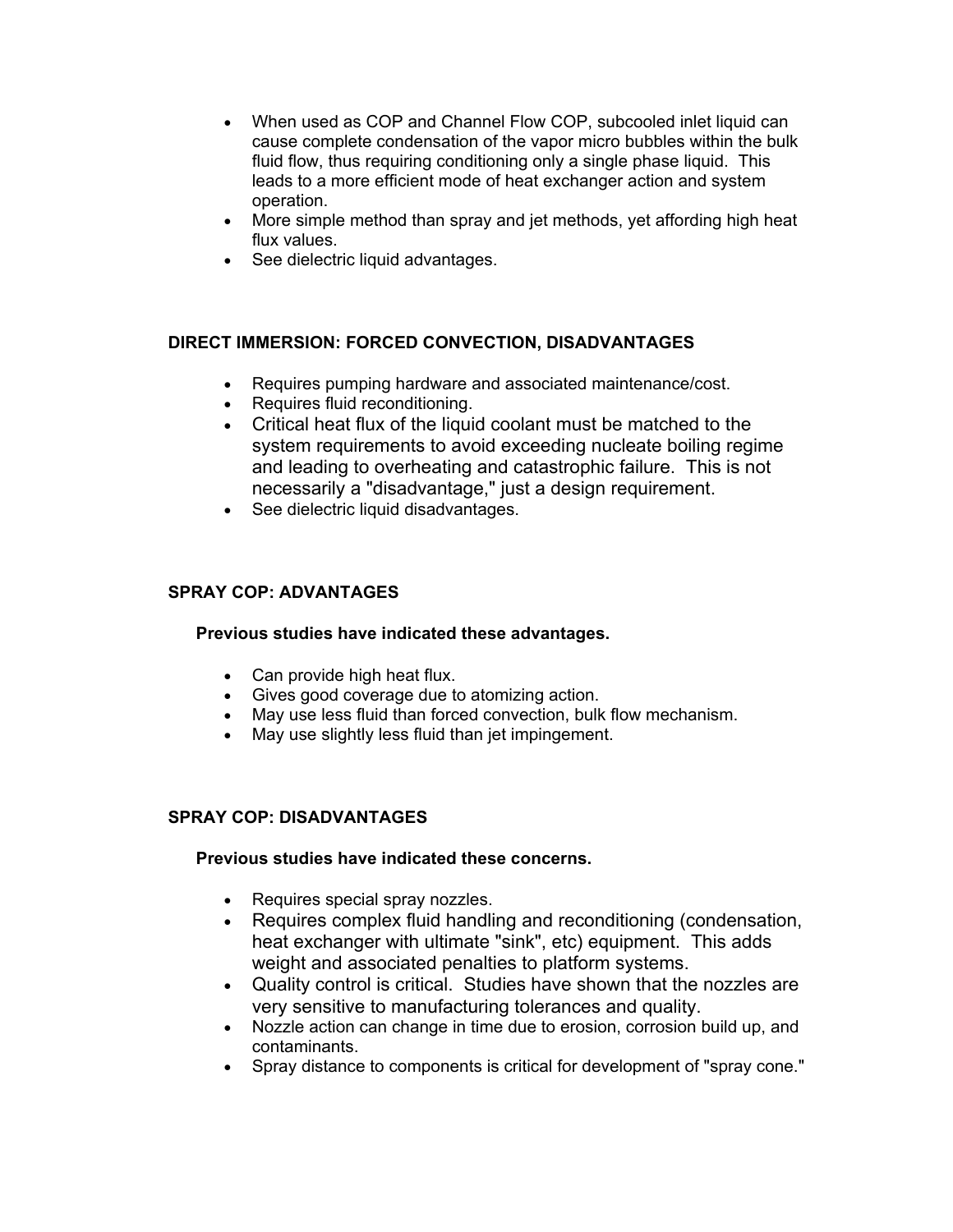- Spray velocity and momentum can be critical. If too great, it can lead to part erosion, and splashing away without proper wetting of the part surfaces, leading to poor cooling.
- Proper distance and some degree of confinement has been found necessary to avoid separation from surfaces, leading to poor wettability.
- Must be used only as COP. Has poor sensible cooling action
- High pressure required.

### **JET IMPINGEMENT COP: ADVANTAGES**

#### **Previous studies have indicated these advantages.**

- Very high heat fluxes can be achieved if desired.
- Critically designed/manufactured nozzles not required. Plates with machined openings can be used.
- Flow can be localized if only a single jet is used.
- Multiple jets placement is not as critical with respect to closeness to/from parts.
- Jet hardware is more repeatable and durable due to less precision required in jet openings.
- Will not splash and separate away from parts. There is no cone effect requiring specific locations with respect to parts.
- Thermal transfer can also take place in sensible regime better than with spray. This could benefit overall cooling and offer some redundancy.

#### **JET IMPINGEMENT COP: DISADVANTAGES**

#### **Previous studies have indicated these concerns.**

• Requires complex fluid handling and reconditioning (condensation, heat exchange with ultimate "sink," etc) hardware. This adds weight and associated penalties to platform systems.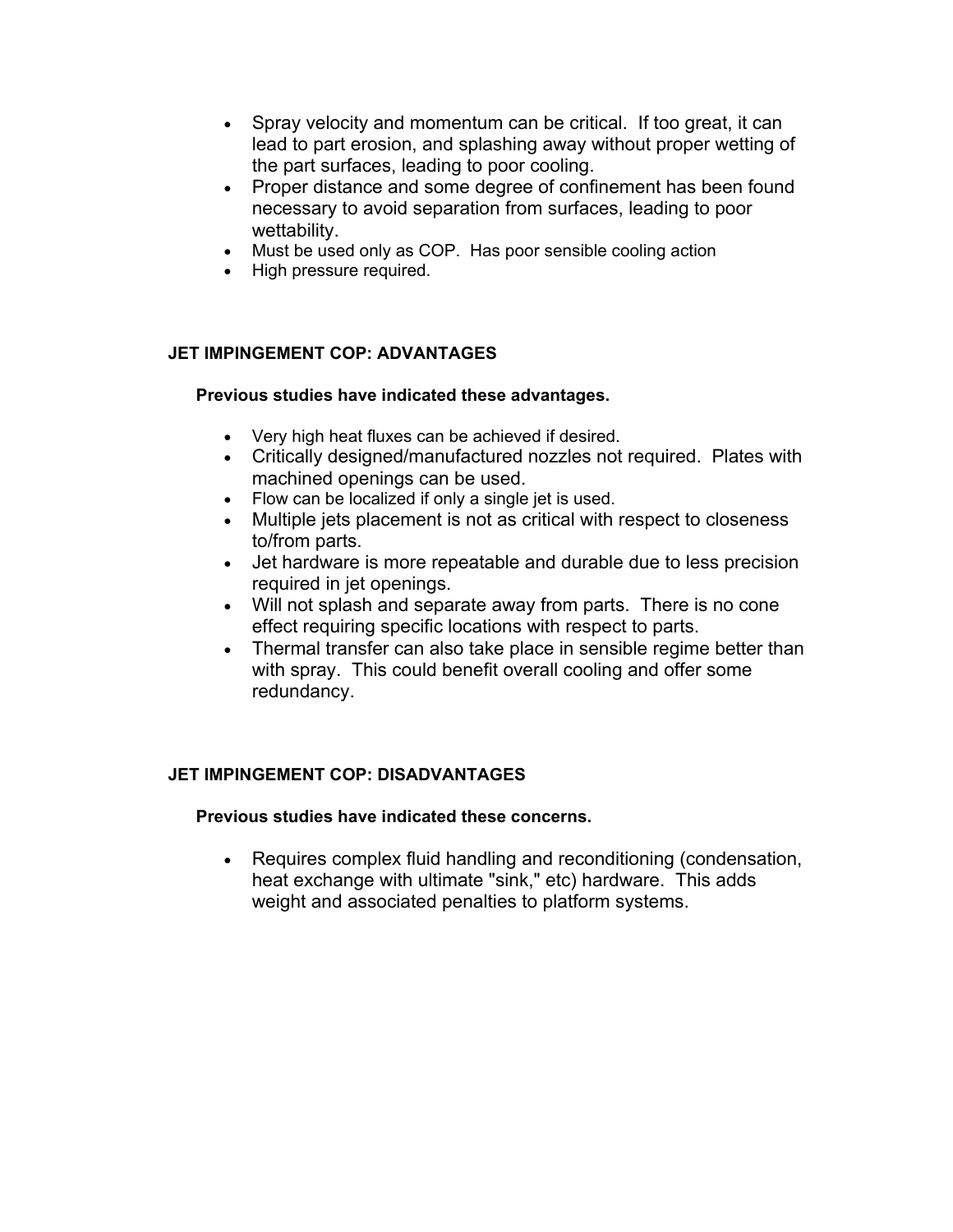#### COTS Electronics Cooling Technique Comparison



**g**

**l**

| Cooling<br>echnique <sup>.</sup>                          | Cooling<br>Capacity | <b>Complexity</b> | Weight   | Cost             | <b>Description/Com</b><br>ment                                                                                                                                                           | <b>Overall Ratin</b><br>1=poor 10=exce |
|-----------------------------------------------------------|---------------------|-------------------|----------|------------------|------------------------------------------------------------------------------------------------------------------------------------------------------------------------------------------|----------------------------------------|
| Radiation                                                 | Low                 | Low               | Low      | Low              | Does not allow dense<br>COTS card packaging.<br>Very low cooling<br>capacity.                                                                                                            |                                        |
| <b>Natural Air</b><br><b>Convection</b><br>(1)            | Low                 | Low               | Low      | Low              | Low cooling capacity.<br>Subjects COTS cards to<br>heat, cold, humidity, salt,<br>and contamination of<br>military environment.                                                          |                                        |
| ed Air Convection<br>(1)                                  | Low                 | Low               | Low      | Low              | Low to moderate cooling<br>capacity. Can be used in open<br>or closed systems. Subjects<br>COTS cards to heat, cold,<br>humidity, salt, and<br>contamination of military<br>environment. | 3                                      |
| ule Thermal Plane<br>nduction to Heat<br><b>Exchanger</b> | Moderate            | Moderate          | Moderate | Moderate to High | Requires custom<br>machined conduction<br>planes for each COTS<br>card. Moderate heat<br>removal capacity. Can<br>be used in closed<br>system.                                           | 3                                      |
| <b>Pipe Technology</b>                                    | Moderate            | High              | Moderate | Moderate to High | Expensive and very<br>difficult to adapt to<br>COTS cards. Normally<br>designed into card frame<br>and enclosure structure.                                                              |                                        |